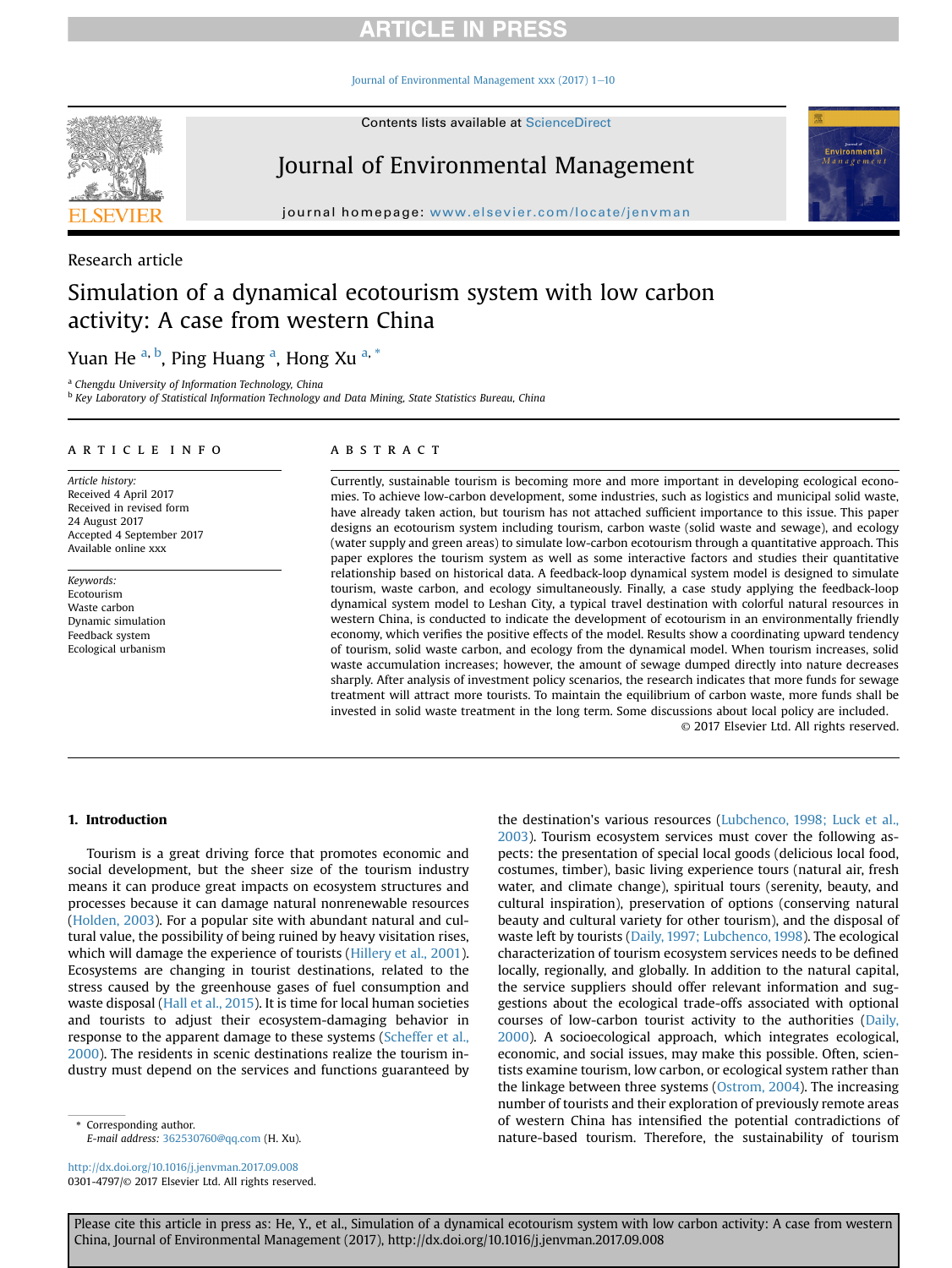### **ARTICLE IN PRESS**

2 2 Y. He et al. / Journal of Environmental Management xxx (2017) 1–10

development is important to an ecological economy.

Leshan City is on the southwestern fringe of southern Sichuan province in western China. As one of the most popular tourist destinations in China, Leshan has rich tourism resources. In 1996, the Mount Emei Scenic Area was named a World Heritage Site by the United Nations Educational, Scientific and Cultural Organization. Because of its rich natural resources and local cultural heritage as well as a sufficient supply of quality accommodations and tourist services, Leshan has become one of the most popular tourist destinations in the world. In 2013, Leshan hosted more than 29 million visitors. The volume of visitation in Leshan has made the tourism industry the most important sector of the local economy. Tourism accounts for over 28% of the city's GDP.

The aim of this research is to predict dynamic ecotourism development with a systematic feedback cycle among tourism, waste carbon, and the ecosystem. After a brief literature review in Section 2, we design, in Section 3, 6 feedback circle chains for the ecotourism system, and we then provide a new system model for the development of ecotourism. In Section 4, based on the model and human awareness of environmental protection, we collect and process a series of related tourism data for Leshan City over 13 years. In Section 5, we summarize and discuss the local policy as well as necessary further work. In Section 6, we draw conclusions from our research.

#### 2. Literature review

It is undoubted that tourism contributes to climate change and that its contribution will increase in future (Hall et al., 2015). A study showed that 4.4% of global  $CO<sub>2</sub>$  emissions are caused by tourists, and the emissions are expected to increase at an average rate of 3.2% annually (Peeters and Dubois, 2010). Hall et al. (2015) stated it is time to encourage and welcome tourism-related adaptation and mitigation measures. Some scholars have focused on reduction of the energy consumption of hotel and accommodation facilities (Teng et al., 2012; Tsai et al., 2014), which are important sections of the tourism industry. Although most anthropogenic emissions of greenhouse gases are caused by the consumption of fossil fuels, as Lin's (2010) and Becken and Patterson's (2006) research on carbon dioxide emissions from tourism transport showed, waste is another large contributor to climate change. Ackerman (2000) pointed out most of the carbon that decayed aerobically from organic waste in landfills was gradually released to nature, half as carbon dioxide and half as methane, which accounted for about 4% of all greenhouse emissions. A variety of food turns out to be a significant tourist attraction that is important to the visitor experience (Cohen and Avieli, 2004). However, food production and consumption in the tourism industry make a range of contributions to global emissions of greenhouse gases (Gössling et al., 2011). Especially, Venkat (2012) reported food waste resulted in lifecycle greenhouse gas emissions of at least 113 million metric tons of CO2 per year, which is equivalent to 2% of national emissions in the United States. Some scholars use the low carbon index system to value scenic areas for tourist attractions, which will help develop low-carbon tourism (Cheng et al., 2013).

Tourism, as an important sector of the economy in developing countries, heavily depends on the quality of the country's natural resources. Meanwhile, it uses the water and land resources, directly or indirectly, to establish a tourist-friendly infrastructure of accommodation, routes, and services as well as produces waste, litter, and sewage (Butler, 1991; Hubacek et al., 2009; Rico-Amoros et al., 2009). For instance, after empirical analysis of hotel water consumption, Deyà Tortella and Tirado (2011) pointed out tourist water consumption could cause serious sustainability problems where a large part of world tourism is concerned. In addition, Iglesias et al. (2007) indicated tourist water consumption was about three times higher than local demands in the Mediterranean, and the permanent water demand for tourism facilities and leisure structures was increasing. Other scholars have put forth the similar idea that a large number of tourists have often generated negative effects on sustainable water use, which in turn has damaged ecosystems (Gössling, 2001; Gössling et al., 2012). Tang  $(2015)$  used an index system including green areas, water volume, waste water, and solid waste utilities to evaluate the coupling coordination between tourism and the environment. Mateu-Sbert et al. (2013) estimated the impact of the tourist population on municipal solid waste generation. They concluded each additional tourist generates 0.160 kg of solid waste per day. Xu et al. (2017) reported the nature of tourism's impacts was determined by the relationship flows and interactions between subsystems of economics, the natural environment, and sociocultural variables. However, few scholars have focused on the dynamical feedback circle among tourism, solid waste, sewage, green areas, and water supply.

Dyson and Chang (2005) and Karavezyris et al. (2002) used a differential dynamical system model to forecast solid waste generation. Martínez-Fernández et al. (2000) modeled the dynamic evolution of traditionally irrigated lands. Although some scholars predicted tourism demand with a dynamical economic model (Garín-Muñoz, 2006; Garín-Muñoz and Montero-Martín, 2007), few scholars have done the research on ecotourism using a dynamical system model. In light of the evolution of structured or semistructured forecasting techniques, dynamical modeling is taken as a promising approach for simulating ecotourism issues.

#### 3. Proposing dynamical systems

To realize the development of low-carbon ecotourism in Leshan City, an ecotourism system is designed and the causal relationships are explored. A feedback model will be proposed to indicate the tendencies of the ecotourism system.

#### 3.1. Dynamical system design

Ecotourism is a kind of environmentally friendly travel to previously remote natural areas, which lays more stresses on environment protection. To ensure human beings can continuously enjoy the beauty of nature (and any other cultural features, past and present) in a way that promotes conservation, ecotourism produces lower negative tourist effects on nature and provides positive socioeconomic involvement of local residents (Ceballos-Lascurain, 1998). The International Ecotourism Society (TIES, 2015) defined ecotourism as "responsible travel to natural areas that conserves the environment, sustains the well-being of the local people, and involves interpretation and education." Honey (2002) described details of ecotourism in 7 characteristics: ecotourism (1) involves travel to natural destinations, (2) minimizes impact, (3) builds environmental awareness, (4) provides direct financial benefits for conservation, (5) provides financial benefits and empowerment for local people, (6) respects local culture, and (7) supports human rights and democratic movements. In this conception, there are rules for tourists to obey when they travel, or there is an economic target description. However, ecotourism is an activity and involves interaction between visitors and the local environment when tourists arrive at the destination. Few scholars have viewed it from this perspective or defined ecotourism as a dynamical system caused by tourists. In this paper, we define ecotourism as a feedback dynamical system interacting among 3 subsystems—a tourist subsystem, carbon activity subsystem, and ecology subsystem (see Fig. 1). This definition absorbs the ideas of Honey's definition of ecotourism and describes the attraction of higher-quality ecological

Please cite this article in press as: He, Y., et al., Simulation of a dynamical ecotourism system with low carbon activity: A case from western China, Journal of Environmental Management (2017), http://dx.doi.org/10.1016/j.jenvman.2017.09.008